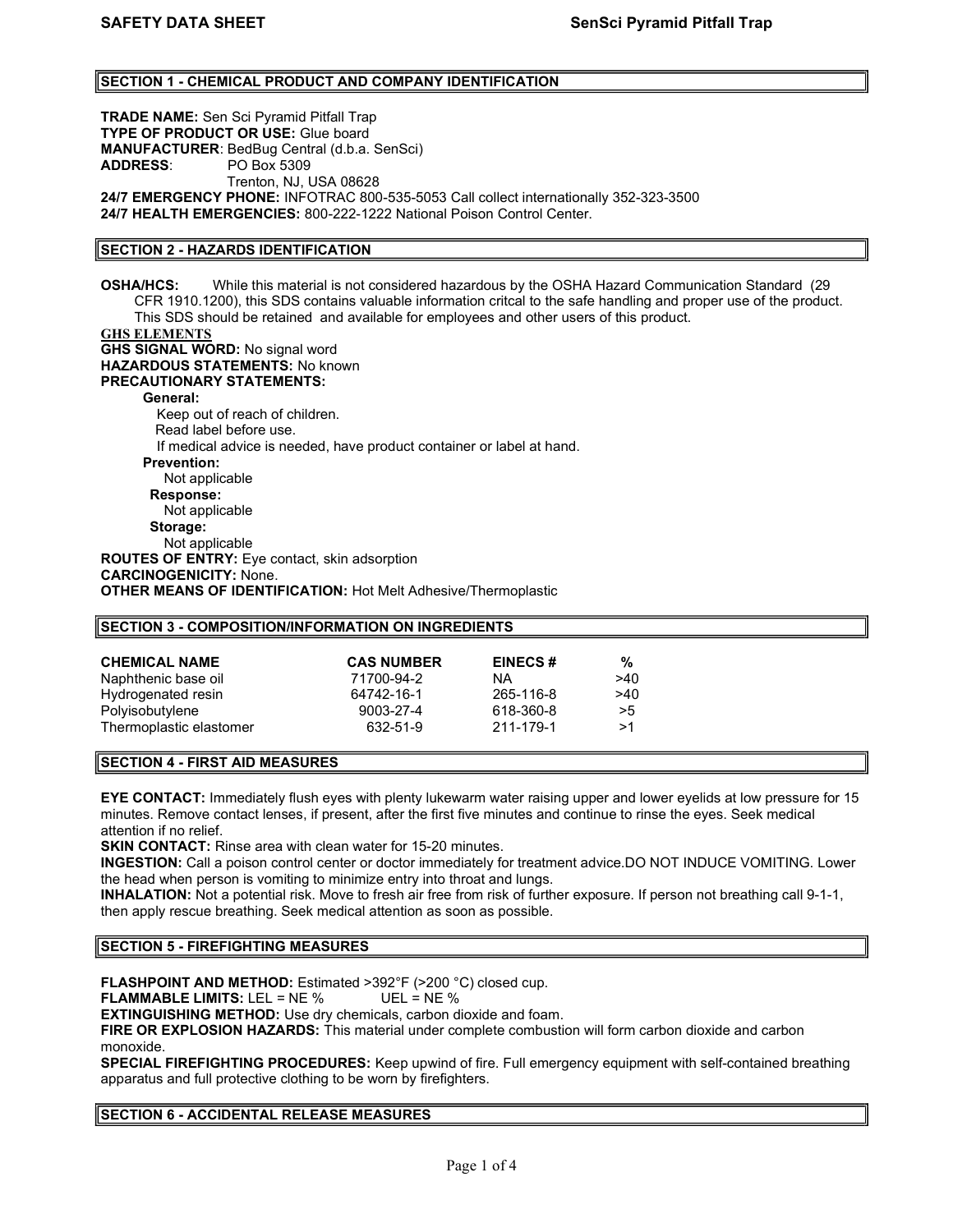FOR NON-EMERGENCY PERSONAL: Put on appropriate personal protective equipment.

FOR EMERGENCY RESPONDERS: If specialized clothing is required to deal with the spillage, take note of any information in section 8 on suitable and unsuitable materials.

SPILL OR LEAK PROCEDURES: Move containers from spill area. Prevent entry into sewers, water courses, basements, or confined areas. Vacuum or sweep up material and place in a designated, labeled waster container. Place spent trap in a closed container. Finish cleaning the area with small amounts of soap and water.

#### SECTION 7 - HANDLING AND STORAGE

### SPECIAL SENSITIVITY: Avoid contact with skin and eyes.

HANDLING AND STORAGE PRECAUTIONS. Use normal safety procedures and good personal hygiene. Wash thoroughly after use and before eating, drinking, chewing gum, using the toilet or using tobacco. Store in original container protected from direct sunlight in a dry, cool and well-ventilated area, away from incompatible materials (see section 10) and food and drink. Keep container closed and sealed until ready to use. Do not store in unlabeled container. Use appropriate containment to avoid environmental contamination.

# SECTION 8 - EXPOSURE CONTROLS/PERSONAL PROTECTION

HYGIENE MEASURE: Wash hands, forearms thoroughly after handling chemical products, before eating, smoking and using the lavatory and at the end of the working period. Appropriate techniques should be used to remove potentially contaminated clothing. Wash contaminated clothing before reusing.

EYE PROTECTION: Safety eyewear complying with approved standard should be used when a risk assessment indicates this is necessary to avoid exposure to liquid splashes, mist, gases or dusts.

SKIN PROTECTION: Chemical-resistant, impervious gloves complying with approved standard should be worn at all times when handling chemical products if a risk assessment indicates this is necessary. Personal protection equipment for the body should be selected based on the task being performed and the risks involved and should be approved by a specialist before handling this product. Appropriate footwear and any additional skin protection measures should be selected based on the tasked being performed and the risks involved and should be approved by a specialist before handling this product. RESPIRATORY PROTECTION: Use a properly fitted, particulate filter respirator complying with an approved standard if a risk assessment indicates this is necessary. Respirator selection must be based on known or anticipated exposure levels, the hazards of the product and the safe working limits of the selected respirator.

ENGINEERING CONTROLS: Good general ventilation should be sufficient to control worker exposure to airborne contaminants. Ensure that eyewash stations and safety showers are close to the workstation location.

# SECTION 9 - PHYSICAL AND CHEMICAL PROPERTIES

**PHYSICAL FORM:** Pale yellow grains on glue board. **COLOR:** Light yellow grains. ODOR: Odorless SPECIFIC GRAVITY: <1 FLASH POINT: > 200ºC

# SECTION 10 - REACTIVITY

**REACTIVITY:** No specific test data to reactivity available for this product or its ingredient. **STABILITY:** This product is stable material under normal conditions of storage and handling. HAZARDOUS POLYMERIZATION: Will not occur. CONDITIONS TO AVOID: High temperatures. INCOMPATIBLES: Avoid strong oxidizing agents DECOMPOSITION PRODUCTS: Product will burn, and the products of complete combustion are carbon dioxide and carbon monoxide.

### SECTION 11 - TOXICOLOGICAL

ACUTE TOXICITY: There is no available data. INFORMATION ON THE LIMELY ROUTES OF EXPOSURE: The significant routes of exposure are eyes, skin, and ingestion.

POTENTIAL ACUTE HEATH EFFECTS: No known significate effects or critical hazards. DELAYED AND IMMEDIATE EFFECT: No known significate effects or critical hazards

### SECTION 12 – ECOLOGICAL INFORMATION

TOXICITY: Not available PERSISTENCE AND DEGRADABIBLITY: No known significant effects or critical hazard. BIOACCUMULATIVE POETENTIAL: Not available **MOBILITY**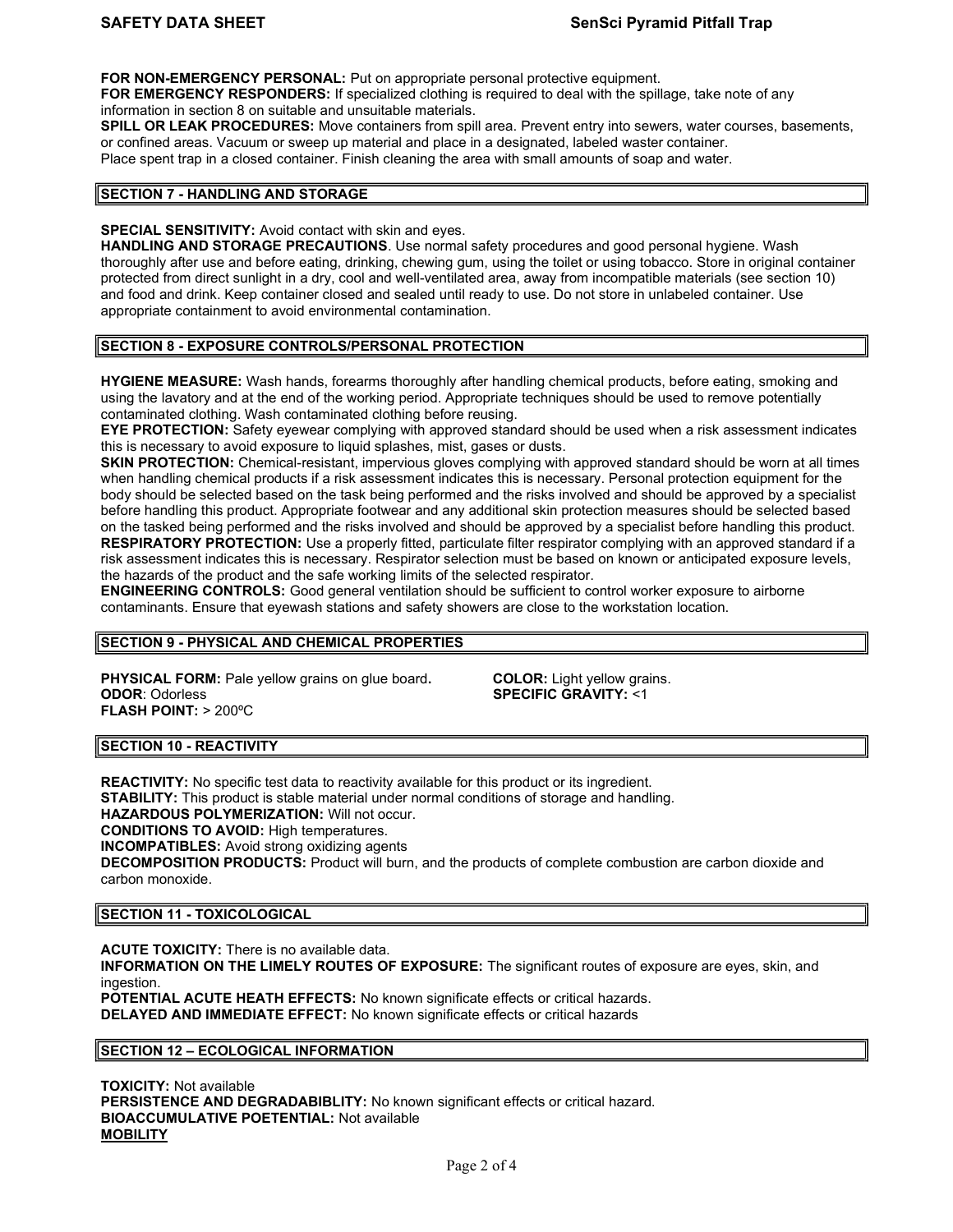# SOIL/WATER PARTITION COEFFICIENT (K<sub>oc</sub>): Not available

### SECTION 13 - DISPOSAL CONSIDERATIONS

WASTE DISPOSAL METHOD: The generation of waste should be avoided or minimized wherever possible. Disposal of this product, solutions and any by-products should at all times comply with the requirements of environmental protection and waste disposal legislation and any regional local authority requirements. Dispose of surplus and non-recyclable products via licensed waste disposal contractor. Waste should not be disposed of untreated to the sewer unless fully compliant with the requirements of all authorities with jurisdiction. Waste packaging should be recycled. Incineration or landfill should be considered when recycling is not feasible. This material and its container must be disposed in safe way. Empty container or liners may retain some product residues. Avoid dispersal of spilled material and runoff and contact with soil, waterways, drains and sewers.

### SECTION 14 - TRANSPORTATION INFORMATION

US DOT (ground) SHIPPING DESCRIPTION: Not regulated. IATA (air) SHIPPING DESCRIPTION: CARGO AIRCRAFT ONLY: Not regulated. IMO (water) SHIPPING DESCRIPTION: Not regulated.

### SECTION 15 - REGULATORY INFORMATION

TSCA STATUS: Hydrogenated resin and thermoplastic elastomer are listed on active TSCA listing CERCLA REPORTABLE QUANTITY: None. CALIFORNIA PROPOSITION 65: None. RCRA STATUS: None. SARA TITLE III: None. SECTION 302 EXTREMELY HAZARDOUS: None. SECTION 311/312 HAZARD CATEGORIES: None. SECTION 313 TOXIC CHEMICALS: None. RIGHT TO KNOW: None listed. INGREDIENTS ARE LISTED: AICS, CA, Cl, DSL, ECL, ENC, EU, PICCS, SWISS, UK, USA

WHMIS: Flammable and combustible material

# SECTION 16 – OTHER INFORMATION/APPROVALS National Fire Protection Association (NFPA) Hazardous Materials Identification System (HMIS) NFPA **HMIS**  0 Least 2 Health 1 Slight 2 Health 1 Flammability 2 Moderate 1 Flammability 0 Instability 3 High 0 Reactivity 4 Severe 0 PPE ABBREVIATIONS: CAS # Chemical Abstract Service Number EINECS European Inventory of existing Commercial Chemical Sales<br>Commercial Chemical Sales<br>Fahrenheit (Pahrenheit Celsius temperature scale <sup>or or</sup> Fahrenheit temperature scale Prop. Proprietary **PE** Personal Protective Equipment TLV Threshold Limit Value TWA Time Weighted Average STEL Short-term Exposure Limit PEL Permissible Exposure Limit OSHA Occupational Safety & Health NIOSH National Institute of Safety & Health NFPA National Fire Protection Agency WHMIS Workplace Hazardous Materials Information System<br>NTP National Toxicology Program 1ARC National Toxicology Program IARC Int. Agency for Research on Cancer RCRA Resource Conservation Recovery TSCA Toxic Substance Control Act ACT EC<sub>50</sub> Effective Dose LC<sub>50</sub> Lethal Inhalation Concentration LD<sub>50</sub> Lethal Dose CAS Chemical Abstract Service Number LEL Lower explosive limit UEP Upper explosive limit NDA No Data Available ND Not determined NE None established NA Not Applicable  $\leq$  Less Than or Equal To  $\geq$  Greater Than or Equal to CNS Central Nervous System  $\geq$  Greater Than or Equal to CNS<br>Cl China China DSL Canada ECL Korean Existing Chemicals List EEC European Economic Commission